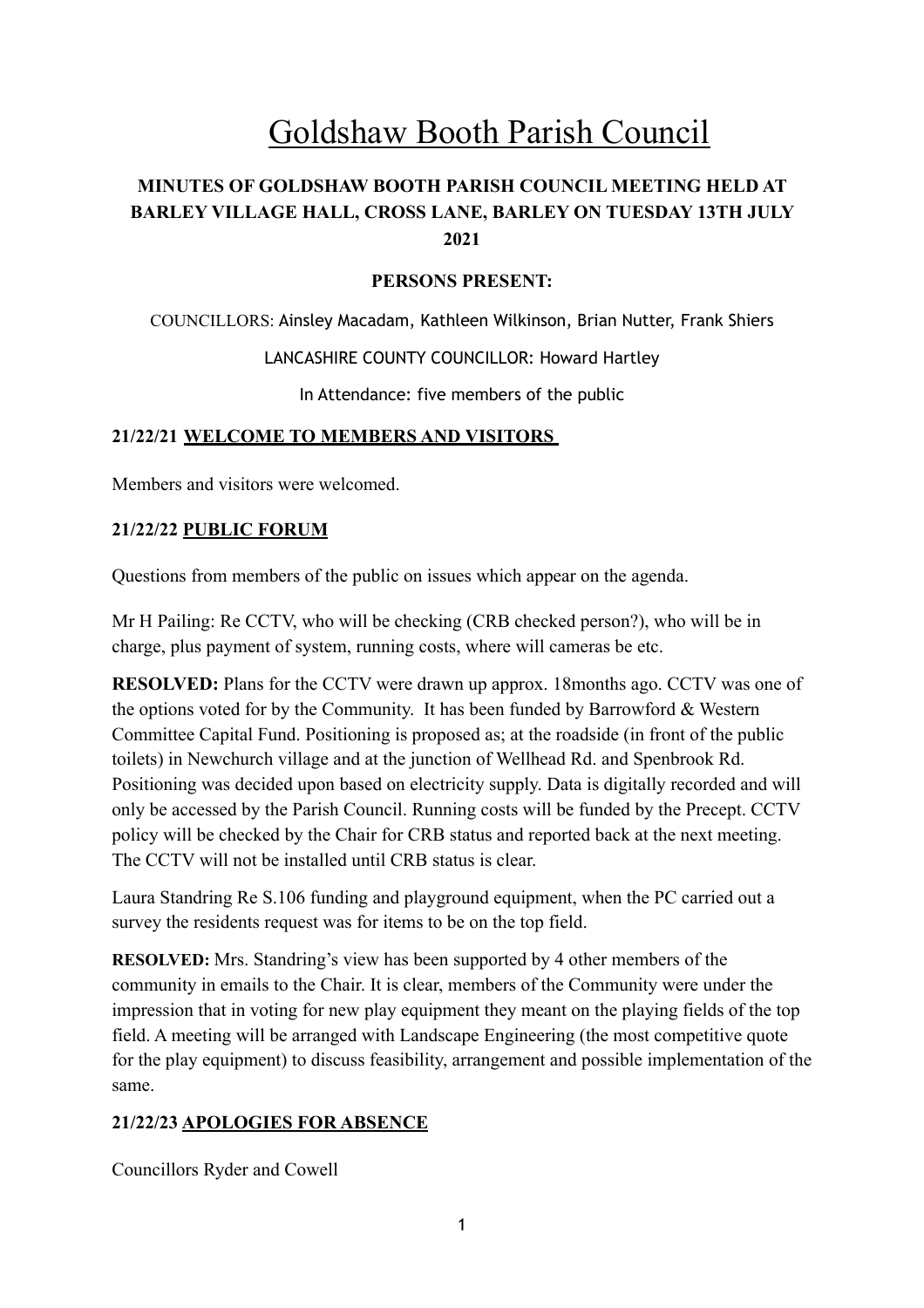# **21/22/24 DECLARATIONS OF INTEREST**

There were no declarations of interest in current matters.

## **21/22/25 MINUTES**

**RESOLVED:** Minutes of the meeting held on 11<sup>th</sup> May 2021 were approved.

# **21/22/26 CO-OPTION OF NEW PARISH COUNCILLOR**

Frank Shiers was proposed by Councillor Nutter and seconded by Councillor Macadam to be co-opted on to the Parish Council. Members voted in favour of the co-option.

**RESOLVED:** That Frank Shiers is co-opted to the Parish Council

## **21/22/27 APPOINTMENTS OF REPRESENTATIVES ON OUTSIDE BODIES**

**RESOLVED:** Councillor K Wilkinson agreed to deputise for Councillor Macadam at

Barrowford and Western Parishes Committee meetings.

# **21/22/28 ANNUAL REVIEW OF STANDING ORDERS**

Members were asked to review the Council Standing Orders.

**RESOLVED:** The Standing Orders were agreed.

# **21/22/29 ANNUAL REVIEW OF FINANCIAL REGULATIONS**

Members were asked to review the Financial Regulations.

**RESOLVED:** The Financial Regulations were agreed.

#### **21/22/30 REVIEW OF GIFTS OR HOSPITALITY**

Members were asked to declare any gifts or hospitality, in excess of £25, received as a result

of membership of the Council.

**RESOLVED:** There was nothing to declare.

# **21/22/31 ANNUAL REVIEW OF RISK ASSESSMENTS**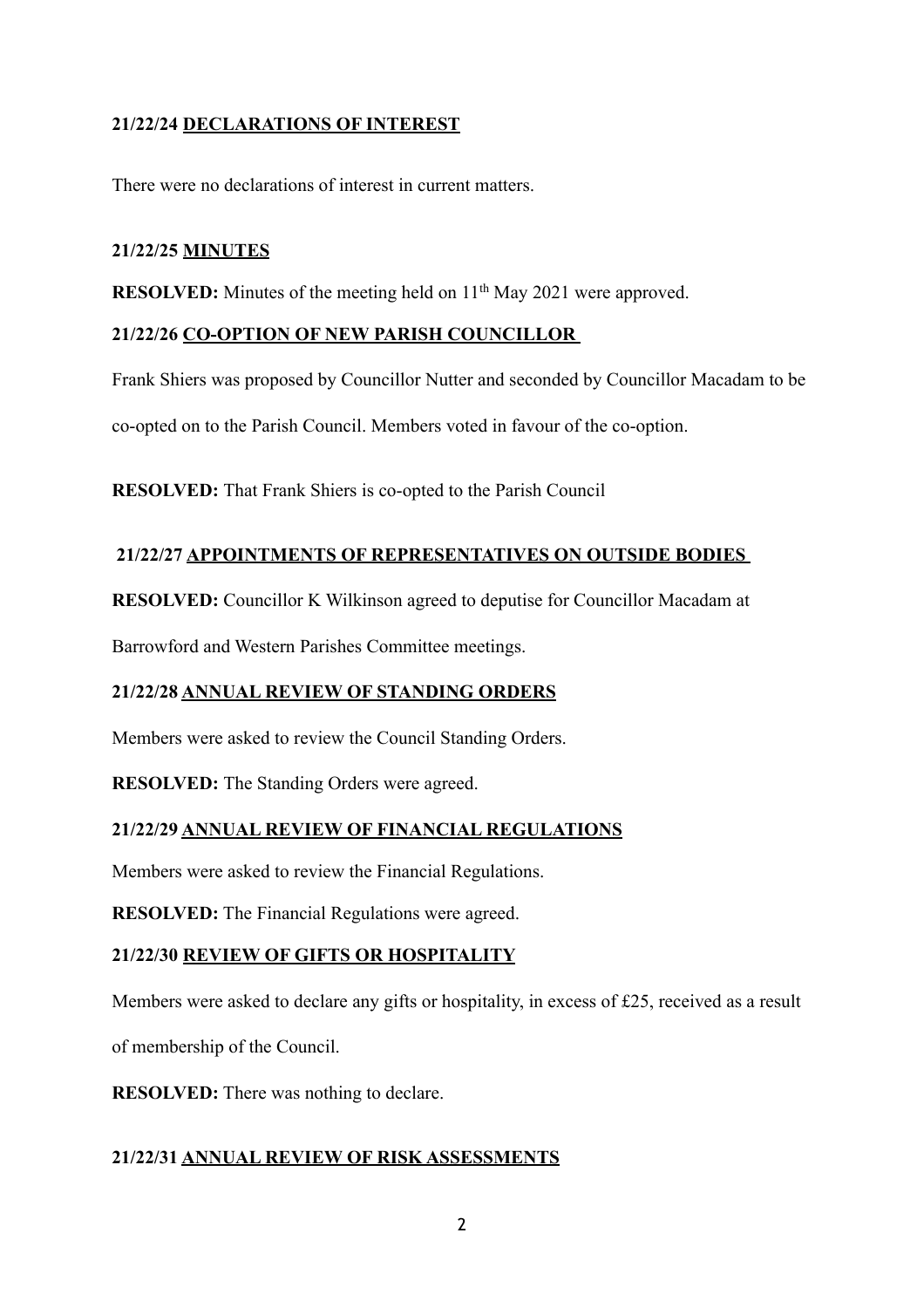Members were asked to review the Risk Assessment Schedule. Councillor Shiers queried the format of the Risk Assessments.

**RESOLVED:** Councillor Shiers will further examine the Risk Assessment format and report back at the next meeting.

## **21/22/32 ANNUAL REVIEW OF COMPLAINTS POLICY**

Members were asked to review the complaints policy. **RESOLVED:** The Complaints Policy was approved.

## **21/22/33 ANNUAL REVIEW OF ASSET REGISTER**

Members were asked to review the Asset Register.

**RESOLVED:** The Assets Register will be reviewed at the next meeting.

# **21/22/34 REPORTS FROM CHAIRMAN, PARISH COUNCILLORS & CLERK**

Chairman Macadam discussed having met with members of St Mary's PCC to discuss disabled access to the playing field and church yard. She also met with Tom Partridge (Countryside Access Officer at PBC) to discuss the disabled access, the Sparable Lane pathway (and necessary repairs), and the possibility of introducing a water feed to the pond at the bottom of Sparable Wood (depending on feasibility and environmental impact). She also met with Lee Johnson (Principle Environment Officer at PBC) to discuss the environmental impact and sustainability of any pond enhancement. She has also met with Landscape Engineering to discuss feasibility of siting the new play equipment at the upper play area.

The Chair hopes that progress on the feasible projects can be made and ready in time for the Queen's Jubilee celebration of June 2022. In connection with this, the proposal for the Queens 70<sup>th</sup> celebrations is to potentially repeat the ideas (gatherings, parades etc.) done on other occasions along with Barley and Roughlee.

The Chair asked for support, from the Community, in all these matters and would look to form steering groups for the projects. She noted that already there was growing interest and support within the Community and wished to thank Ruth W. in particular for supplying the lovely flowers for, and, planting the barrier flower boxes.

Councillor Wilkinson received a complaint from a resident in Spenbrook about a large dog not complying with the rule of law.

#### **21/22/35 BEST KEPT VILLAGE COMPETITION**

A notice was posted through every door informing residents of the competition and asking for support. The first round of judging takes place from  $1<sup>st</sup>$  July to  $18<sup>th</sup>$  July. Villages will be notified if they get into the second round.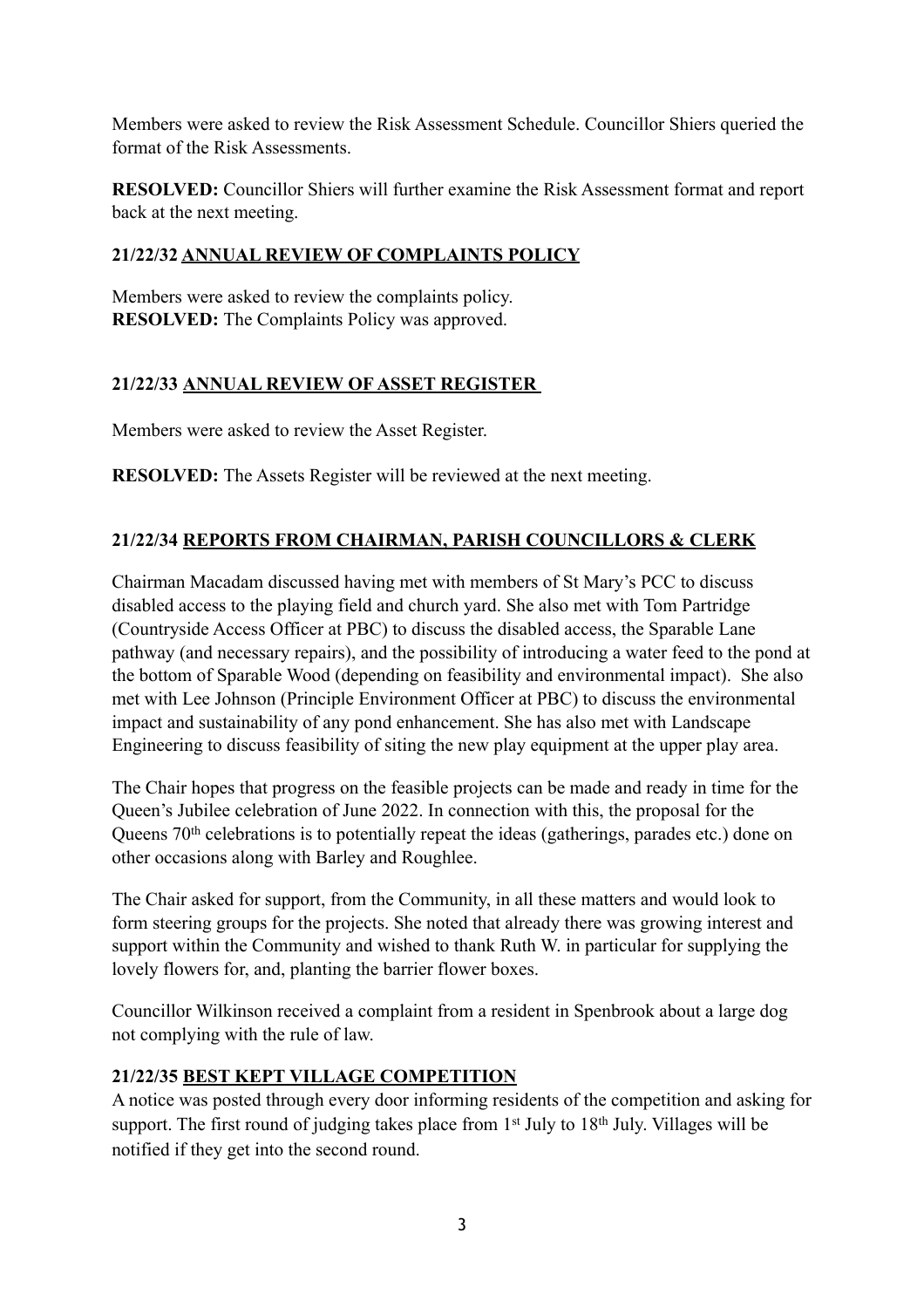## **21/22/36 MEETING DATES/NEW VENUE/FREQUENCY OF MEETINGS**

Members are asked to agree the meeting dates below for the Municipal Year which will now be held at Barley Village Hall and discuss the frequency of meetings.

**2021** – 8th June, 13th July, 10th August, 14th September, 12th October, 9th November.

 $2022 - 11$ <sup>th</sup> January,  $8$ <sup>th</sup> February and  $8$ <sup>th</sup> March.

**RESOLVED:** The meeting dates were agreed.

## **21/22/37 BANK SIGNATORIES**

Members were asked to agree which Councillors will be added as signatories to the bank account.

**RESOLVED:** The bank account requires two signatories. As the Chair is currently assisting with Clerk duties, and for the sake of complete transparency, the Chair declined to be added as a signatory to the account. The current member signatories are Councillor Wilkinson and Councillor Cowell. Councillor Wilkinson will request, from the bank, the removal of the former signatories and will ask the bank for information to add another signatory if necessary.

# **21/22/38 CCTV**

Deferred until the next meeting.

CCTV policy will be checked by the Chair for CRB status and reported back at the next meeting. The CCTV will not be installed until CRB status is clear.

#### **21/22/39 PLAYING FIELD STORAGE**

Deferred until the next meeting when Members will be asked to discuss and agree dates for dismantling of the current shed and the installation of the shipping container.

# **21/22/40 PLANNING APPLICATIONS**

Members were asked to discuss the applications below and provide their observations/ objections. Full details can be found on the planning portal at Pendle Borough Council website.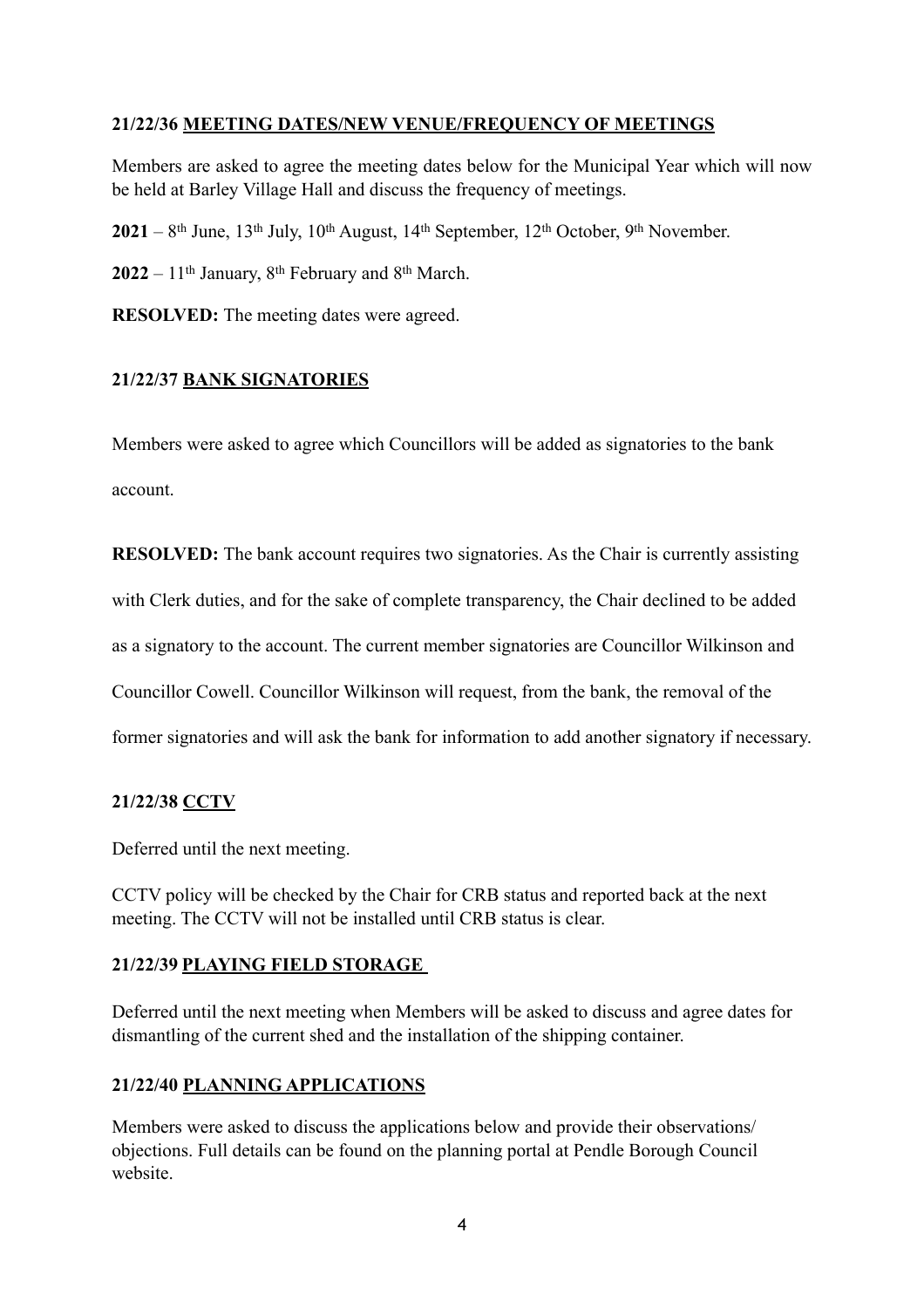#### **RESOLVED:**

#### **APPLICATION: 21/0122/HHO**

The PC were not consulted on this application by PBC. For minuting only

#### **APPLICATION: 21/0379/FUL**

Response submitted before the deadline.

**APPLICATION: 21/0383/FUL** Response submitted before the deadline.

**APPLICATION: 21/0520/FUL**  Response submitted before the deadline.

#### **APPLICATION: 21/0536/VAR**

**PROPOSAL:** Full: Major: Variation of Condition: Vary Condition 15 (Construction Plan) relocate the site compound adjacent to the Mill of Planning Permission13/13/0531P

**LOCATION:** Spenbrook Mill Spenbrook Road Newchurch in Pendle

**APPLICANT:** Stockport Development Ltd.

**RESOLVED:** The Chair queried the application with PBC Planning Dept but has had no response. If an explanatory response is not received in time for the deadline the PC will have to object to the proposal until the issue is clear.

#### **21/22/41 SECTION 106 MONIES/PLAY AREA**

This is a regular monthly item to continue discussions regarding the funds.

An updated quote for the play equipment has been received from Proludic and a quote has been received from Lancashire Landscapes. There has been no response from Scenic Landscapes and Playdale do not do like-for-like equipment. Landscape Engineering is the cheapest quote at this point.

#### **21/22/42 PARISH BENCHES**

Members were asked to discuss if any of the benches owned by the Parish Council need refurbishment and are also asked to agree re-siting of any benches as appropriate.

**RESOLVED:** Deferred to the next meeting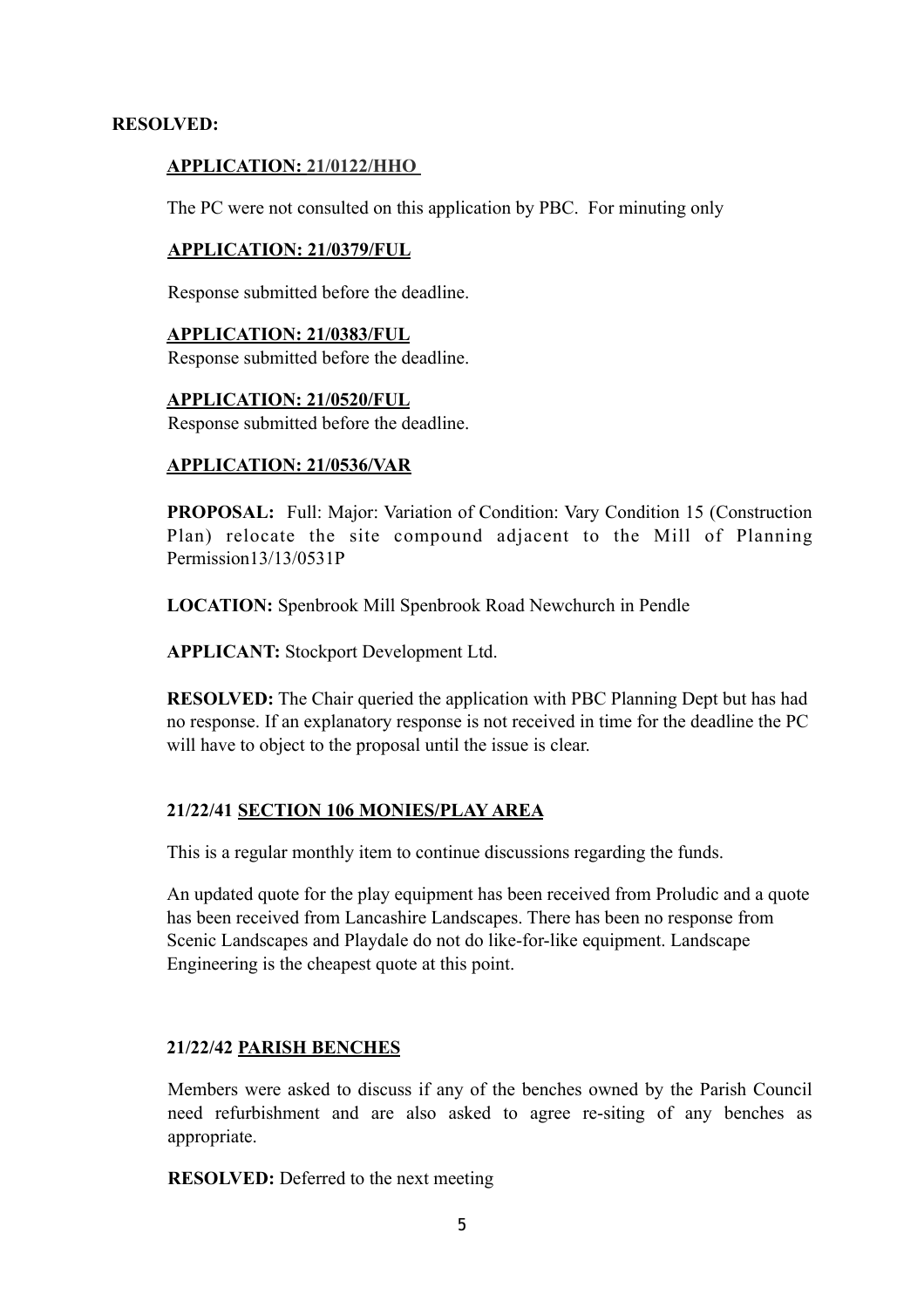# **21/22/43 BARROWFORD AND WESTERN CAPITAL BIDS**

Members were asked to discuss and agree the bids submitted for consideration. Bids to be received by July 15 2021.

Options were: disabled access to the park, CCTV in Sabden Fold and the repair and continuation of a series of steps to continue the Sparable Lane footpath, a PROW connecting Newchurch and Spenbrook.

**RESOLVED:** Chair to submit the Pro-Forma amount requested £3500 to construct a series of steps to continue the footpath, a PROW connecting Newchurch and Spenbrook.

## **21/22/44 PARISH MAINTENANCE**

Members were asked to discuss and agree which jobs are to be undertaken during the month.

**RESOLVED:** Map on the Boskins needs repairs (Councillor Wilkinson will look into this). Councillor Wilkinson has kindly filled the public convenience troughs with plants. Roadside gullies are in dire need of cleaning out. These are full of silt and grass. Councillor Cowell has reported this to LCC. The Chair will report a second time. Clarification is sought as to the gardeners duties and renumeration (the Chair will consult with Councillor Ryder).

# **21/22/45 INTERNAL AUDIT**

The internal audit has now been completed and the report is attached for discussion.

## **EXTERNAL AUDIT - APPROVAL OF ANNUAL GOVERNANCE AND ACCOUNTABILITY RETURN SECTIONS 1 AND 2 AND CERTIFICATE OF EXEMPTION**

**RESOLVED:** Agreed by email to avoid penalty for late submission due to the cancelling of the previous meeting.

#### **FINANCIAL TRANSACTIONS**

The financial transactions for April/May/June/July 2021 are listed for approval.

**RESOLVED:** Approval given.

Any items for payment received after the publication of the agenda will be presented at the

meeting.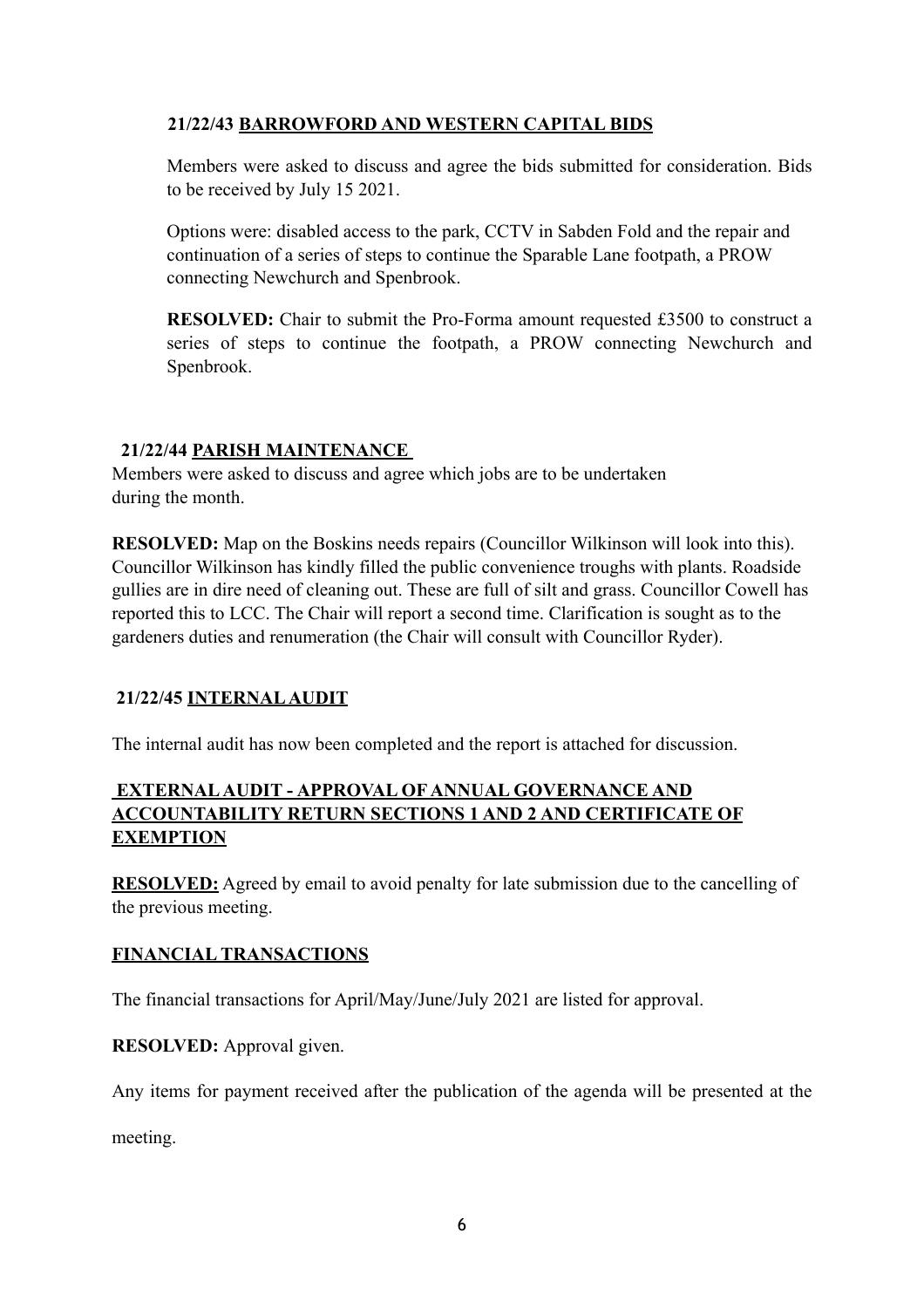#### **INCOME**

| <b>AMOUNT</b> | <b>PAYEE</b>      |
|---------------|-------------------|
| 556.93        | HMRC - VAT refund |
| 6700.00       | PBC - Precept     |
| 86.00         | Toilet Income     |
| 50.00         | Toilet Income     |
| 7392.93       |                   |

#### **EXPENDITURE**

| <b>AMOUNT</b> | <b>PAYEE</b>                             |
|---------------|------------------------------------------|
| 65.00         | T Ready - Payroll administrator          |
| 131.95        | Lloyd $&$ Jones - Toilet supplies        |
| 248.15        | Lloyd $&$ Jones – Toilet roll holders    |
| 24.96         | Lloyd & Jones - Soap                     |
| 24.66         | C Ryder - Reimbursement of mower fuel    |
| 16.66         | British Gas - Toilet electricity         |
| 40.00         | Best Kept Village entry fee              |
| 151.20        | J Sutcliffe – Final salary payment       |
| 37.80         | HMRC - Tax due                           |
| 162.00        | J Demaine - Gardener                     |
| 35.00         | S A Macadam – Reimbursement of green bin |
| 16.48         | British Gas - Toilet electricity         |
| 18.60         | S A Macadam – Reimb. of keys cutting     |
| 207.00        | J Demaine - Gardener                     |
| 115.99        | Water Plus - Waste water                 |
| 15.64         | British Gas - Toilet electricity         |
| 27.90         | C Ryder - Reimbursement of mower fuel    |
| 45.00         | C Ryder - Reimbursement of mower battery |
| 297.00        | J Demaine - Gardener                     |
| 45.00         | J Demaine - Gardener - PROW              |
| 144.00        | CMS Live - Website Hosting               |
| 1869.99       |                                          |

#### **SUMMARY**

| Balance B/F 01.04.21 | 43873.64 |
|----------------------|----------|
| Receipts to 30.06.21 | 7392.93  |
| Payments to 30.06.21 | 1311 09  |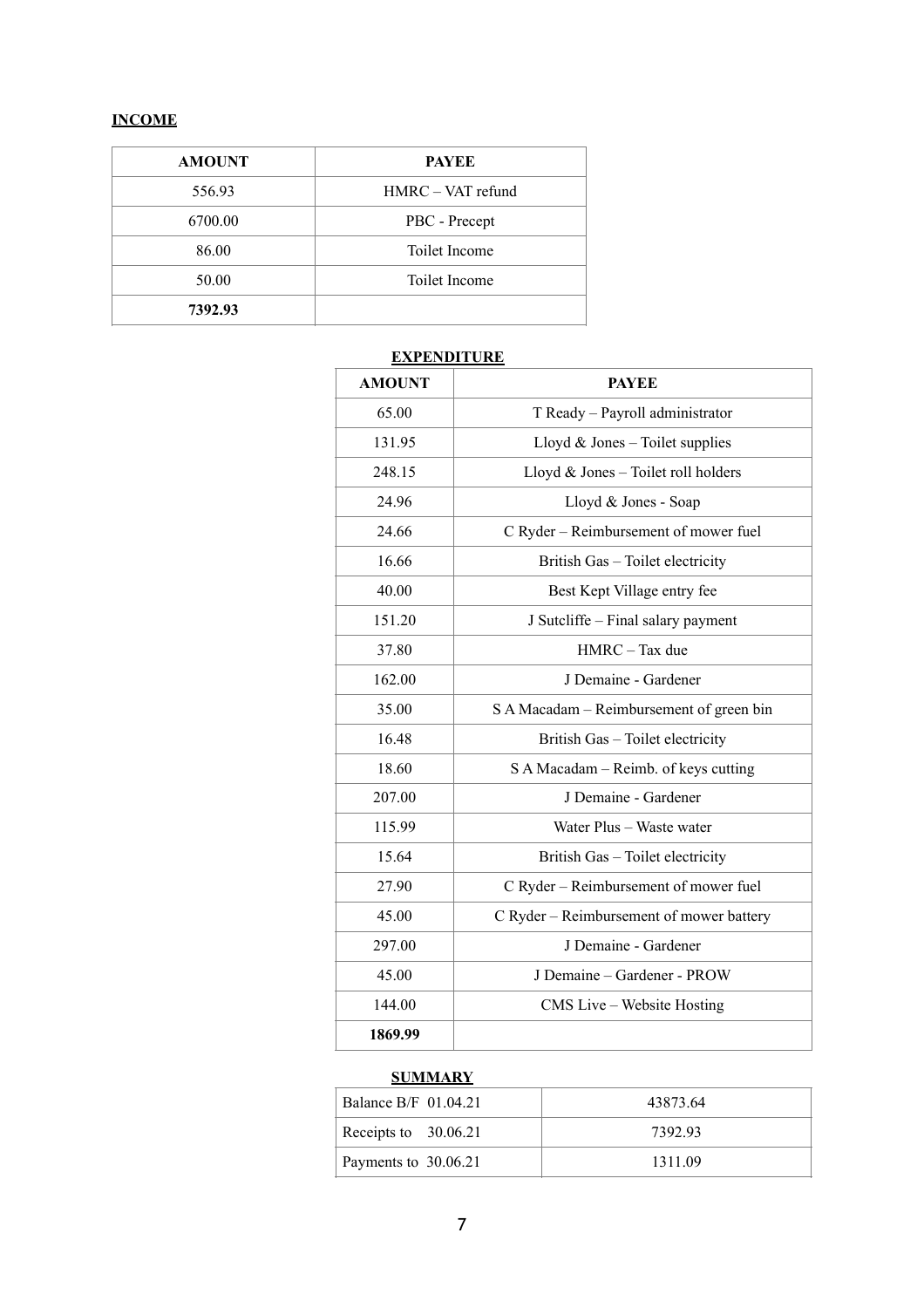| <b>BALANCE</b> | 49955.48 |
|----------------|----------|
|                |          |

#### **21/22/46 ANONYMOUS DONATION**

The Clerk will update members on the donation and members were asked to discuss where the funds should be held to maximize return.

RESOLVED: We need to follow statutory guidance on local government investments. Councillor Cowell has done some background work and Councillor Shiers has agreed to investigate further.

#### **21/22/47 REPORTS FROM BOROUGH AND COUNTY COUNCILLORS**

No representation from PBC.

County Councillor Howard Hartley is concerned about speeding through Pendleside Villages and agreed about roadside gullies being blocked. Apologies for next meeting in August.

## **21/22/48 ITEMS FOR NEXT AGENDA**

**CCTV** Playing Field Storage Planning Risk Assessment Asset Register Spenbrook Mill Capital Bids Best Kept Village Benches S.106 Funding Parish Maintenance Investment of Donation

#### **21/22/49 DATE OF NEXT MEETING**

The next meeting will take place on Tuesday 10<sup>th</sup> August 2021, 7pm, at Barley Village Hall